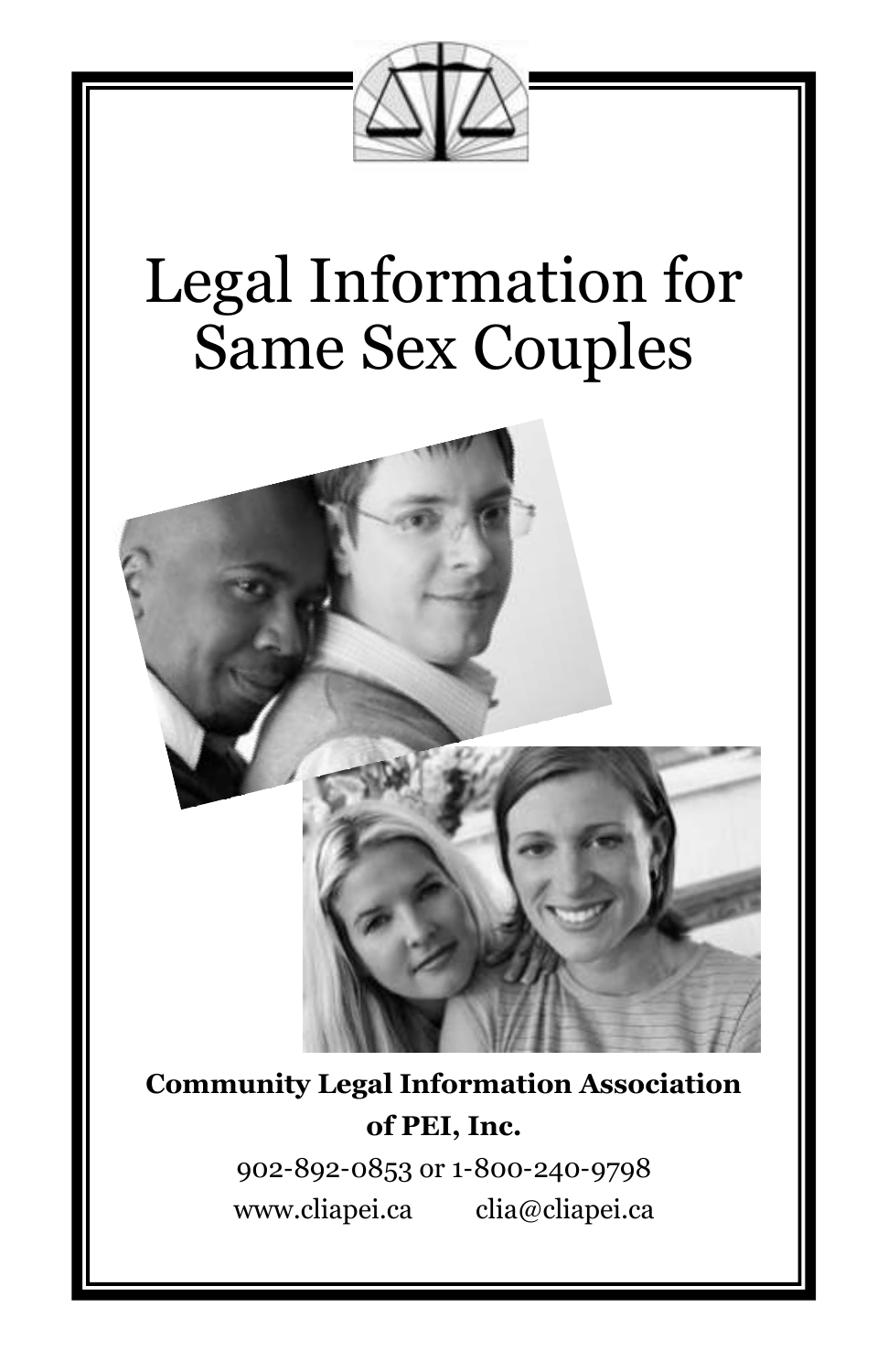

People in same sex relationships often have questions about their rights and the rights of their spouse. This pamphlet will give you information about:

- **Marriage**
- Living together
- Issues around children: adoption, assisted conception, child support, child custody
- Divorce and separation
- End of life issues: wills, power of attorney, health care decisions

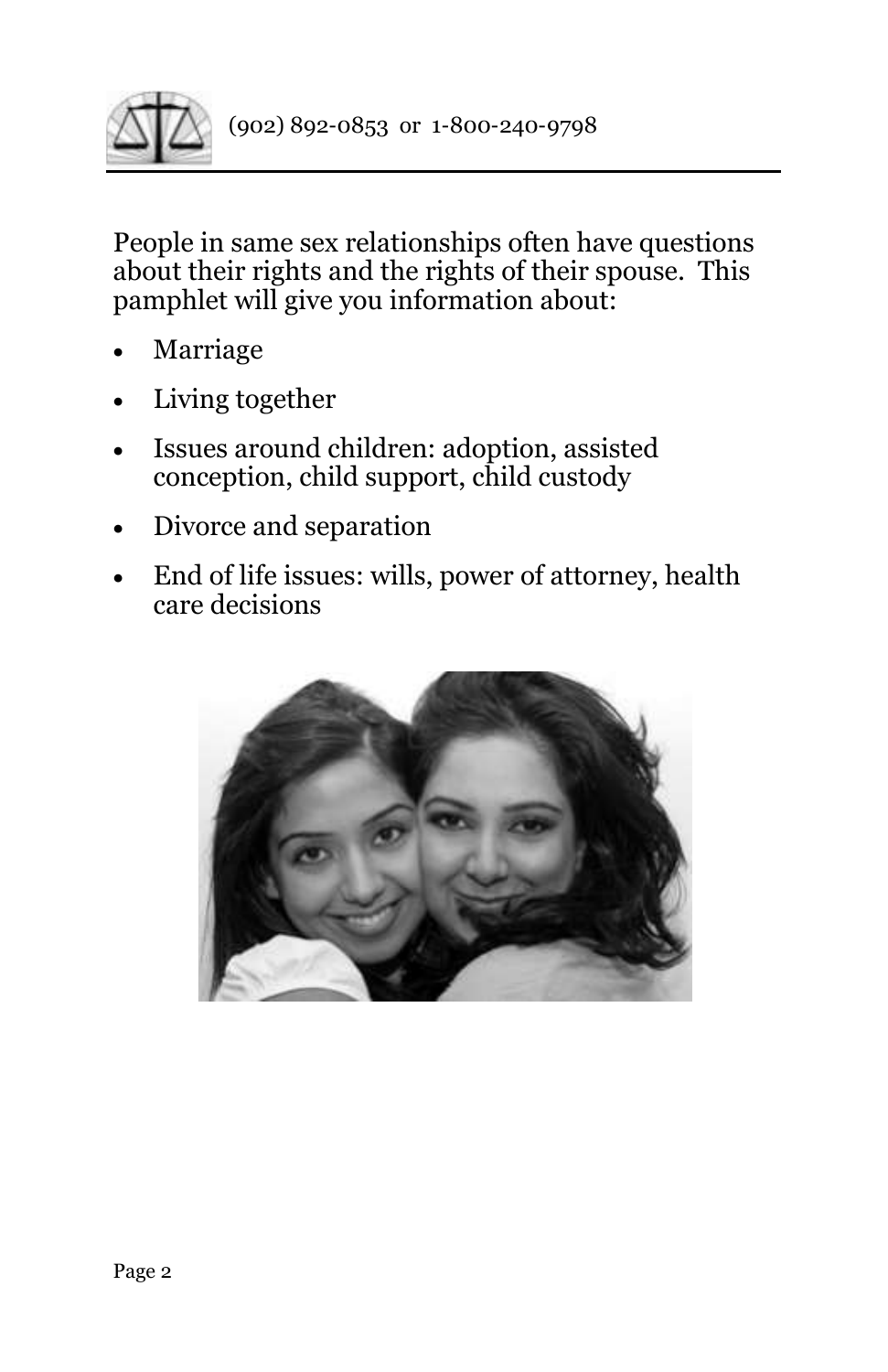

### **Introduction**

The legal rights of people who are lesbian, gay, bisexual, and transgendered (LGBT) have changed dramatically in Canada. Since 1969, homosexuality has not been a crime in Canada. In 1996, sexual orientation was added as a prohibited grounds of discrimination in the Canadian *Human Rights Act*. The same was done in PEI's *Human Rights Act* in 1998. In 2005, Canada legalized same sex marriage.

In 2009, the *Domestic Relations Act* became law in PEI. This *Act* amended the *Family Law Act* to redefine "spouse" in all existing legislation in PEI to include same sex spouses.

In the *Family Law Act*, the word "spouse" is defined as:

- two people who are legally married or
- two people who have lived in a conjugal (sexual) relationship for at least 3 years or
- two people who are living in a conjugal (sexual) relationship and are the natural or adoptive parents of a child or children

Most Islanders recognize the phrase "common law spouse" to mean a couple who live together, but are not legally married. Although this is not a legal term, we will use the term in this brochure. We will also refer to spouses who are legally married as "married spouses".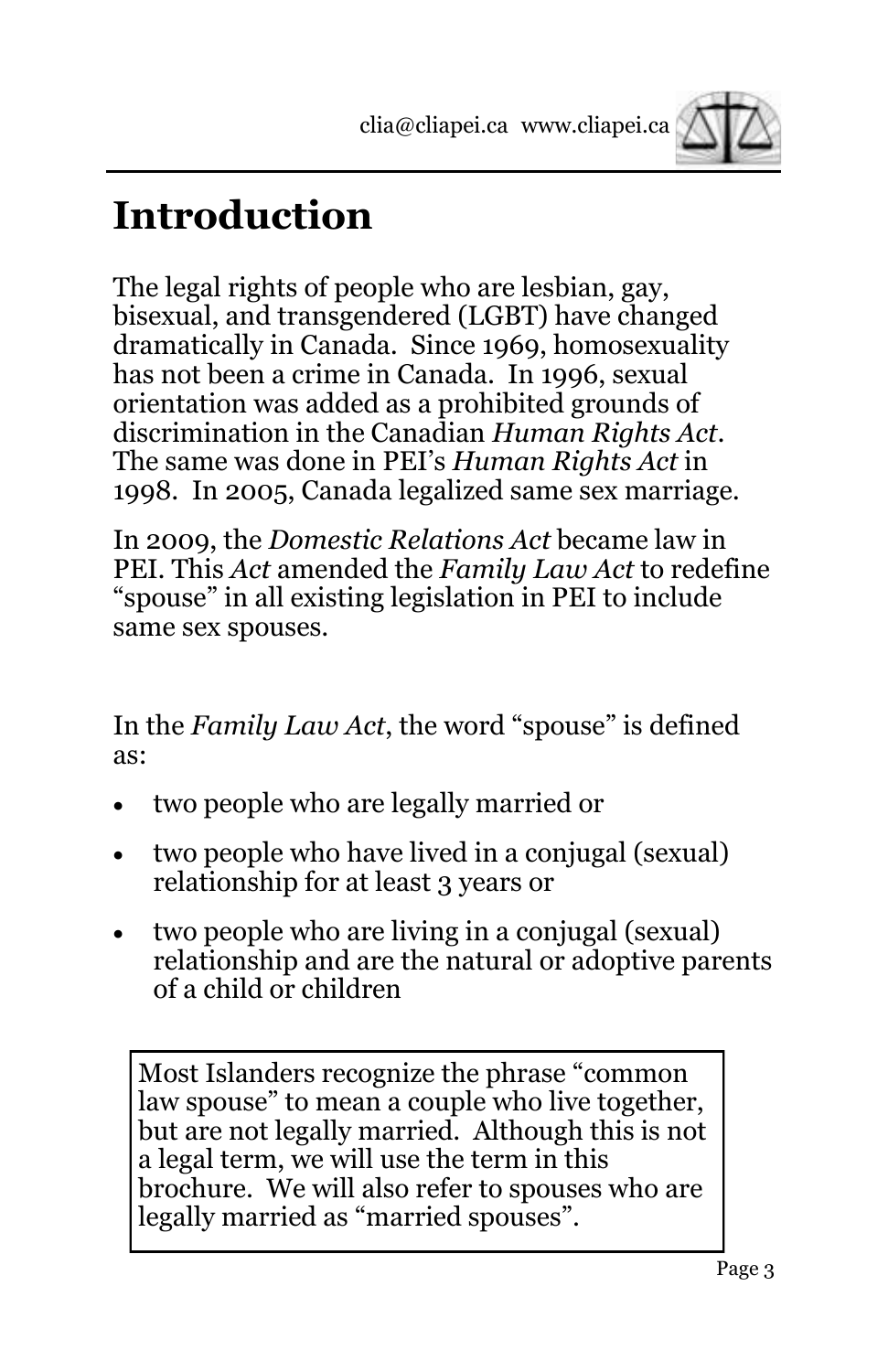



## **Marriage**

Same sex partners can legally marry in Canada. In PEI, a same sex marriage has the same benefits and obligations as a heterosexual marriage.

Same sex couples can legally marry if both partners are 18 or older, mentally capable, not legally married to another person and not closely related to each other.

Special circumstances can sometimes allow for marriage of a person under 18.

The civil marriage process for same sex couples is the same as for heterosexual couples.

A couple may have a religious ceremony, but no religious body is required to marry any couple, heterosexual or same sex.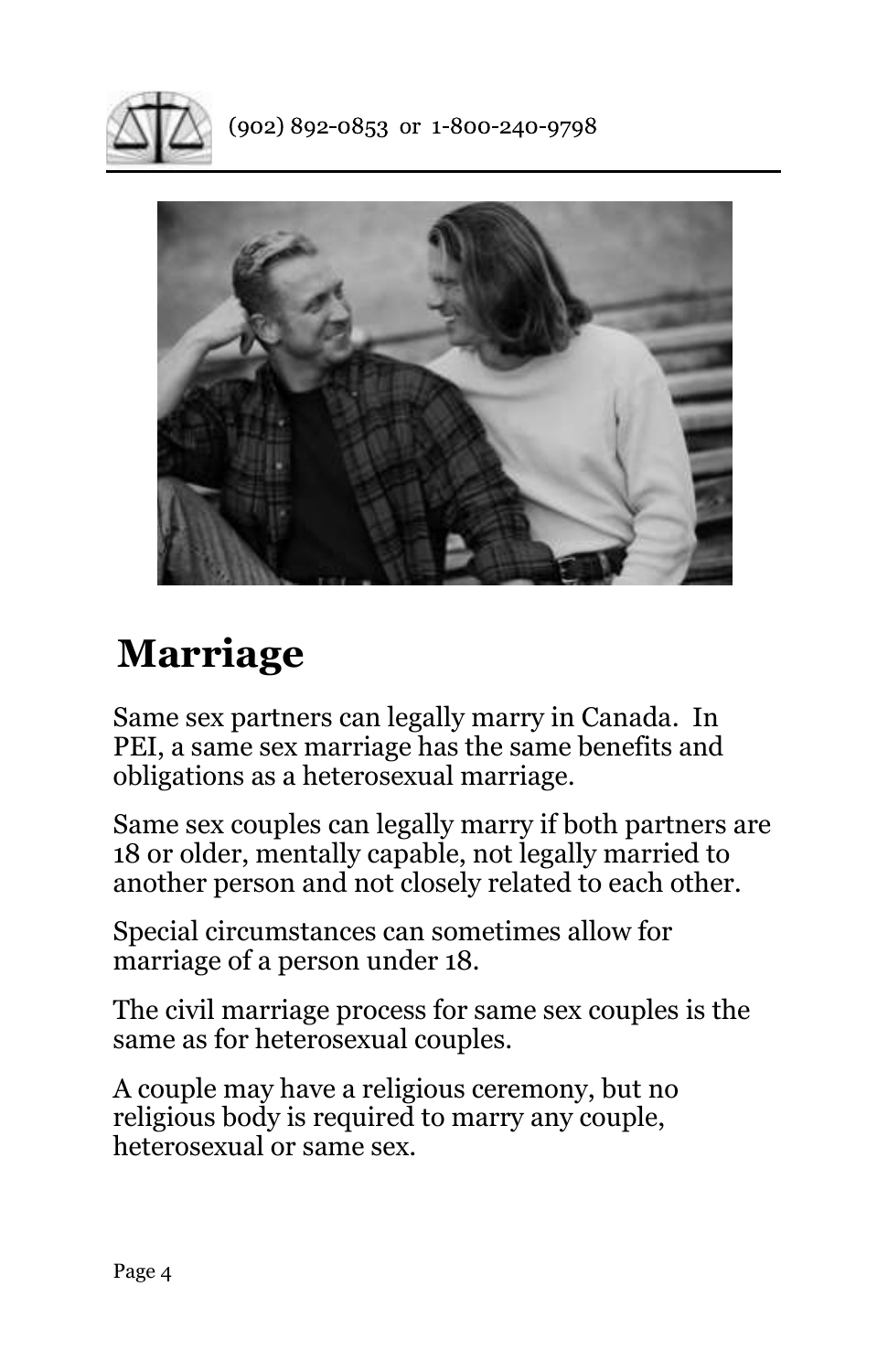

#### **What steps do we take before we can get married?**

You must make an application for a marriage license to Vital Statistics (1-877-320-1253) or an Access PEI site. This service is available at most Access PEI sites. The license must be issued before a marriage can be performed.

You must show identification when getting the marriage license. If you are a resident of PEI, you must show a provincial birth certificate and your provincial health card. If you are from out-ofprovince, you will need to show a Photo ID. If you are a resident of another country, a valid passport may be acceptable.

If you or your partner is divorced, you must bring the original copy of the Certificate of Divorce to Vital Statistics or Access PEI. If either of you is widowed, you must bring your deceased spouse's Certificate of Death that was issued by Vital Statistics from the Province or Country where the death took place .

There is a fee for the marriage license.

#### **Who can perform marriages in Prince Edward Island?**

A civil ceremony is a marriage that can be performed by a judge, a justice of the peace, a prothonotary or a marriage commissioner.

A marriage commissioner is a Canadian citizen or a landed immigrant who is licensed by the province to perform civil marriages.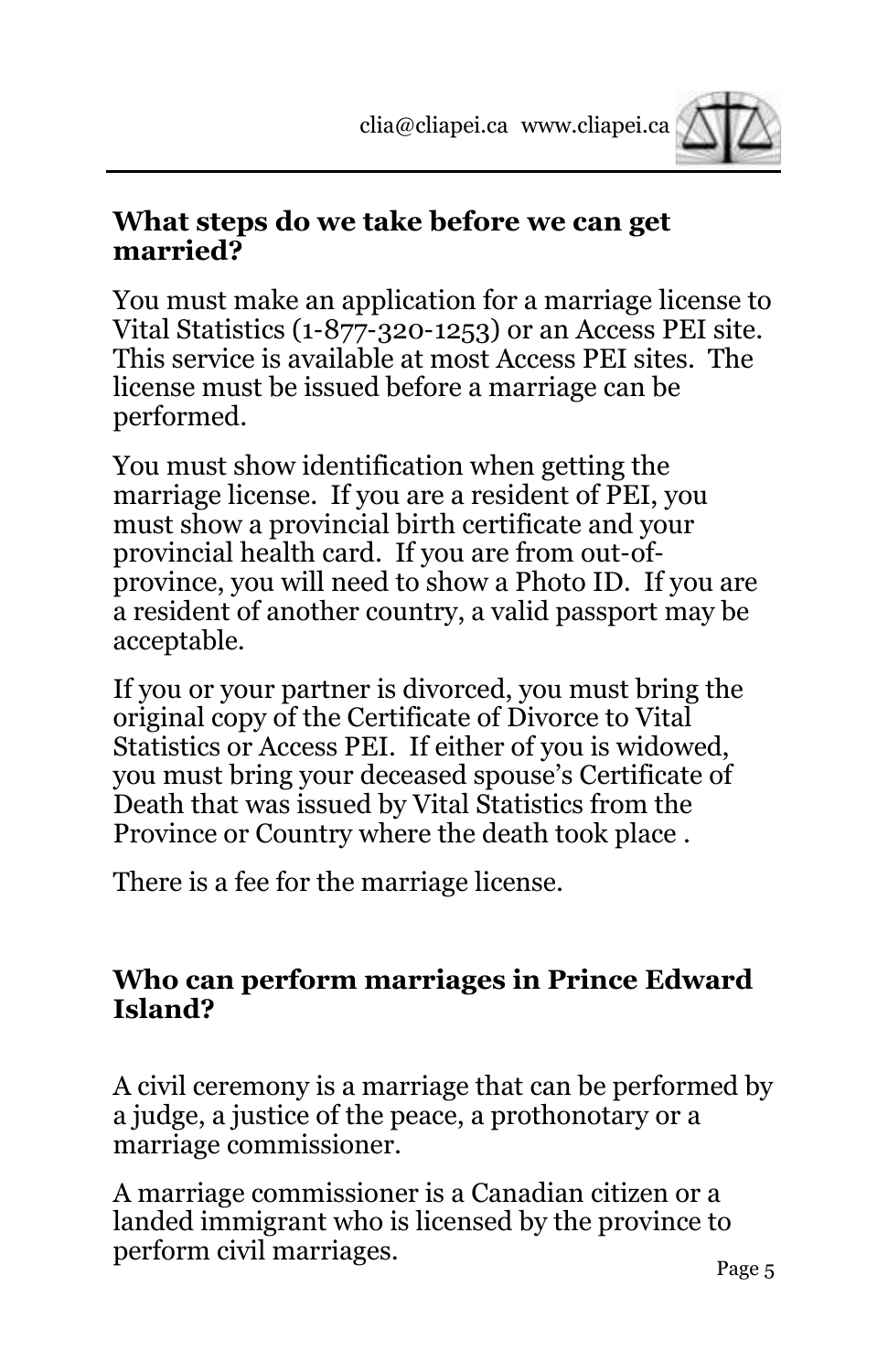

A religious ceremony can be performed by any registered clergy in the province.

A person licensed to perform marriages in PEI can refuse to perform a marriage if it is not in accordance with his or her religious beliefs.

To get a list of people who can marry you, contact your local Access PEI location or Vital Statistics. Their web site is www.gov.pe.ca/vitalstatistics .



#### **What are our rights once we are married?**

All laws on PEI that deal with marriage recognize same sex marriages to be the same as heterosexual marriages. The legal rights and obligations are the same for all legally married couples, whether heterosexual or same sex.

#### **Where can we find more information?**

All information about marriage licenses and processes on PEI is available through Vital Statistics. You can contact Vital Statistics at 902-838-0880 or toll-free at 1 -877-320-1253. The Vital Statistics office is located at 126 Douses Road in Montague, PEI C0A 1R0.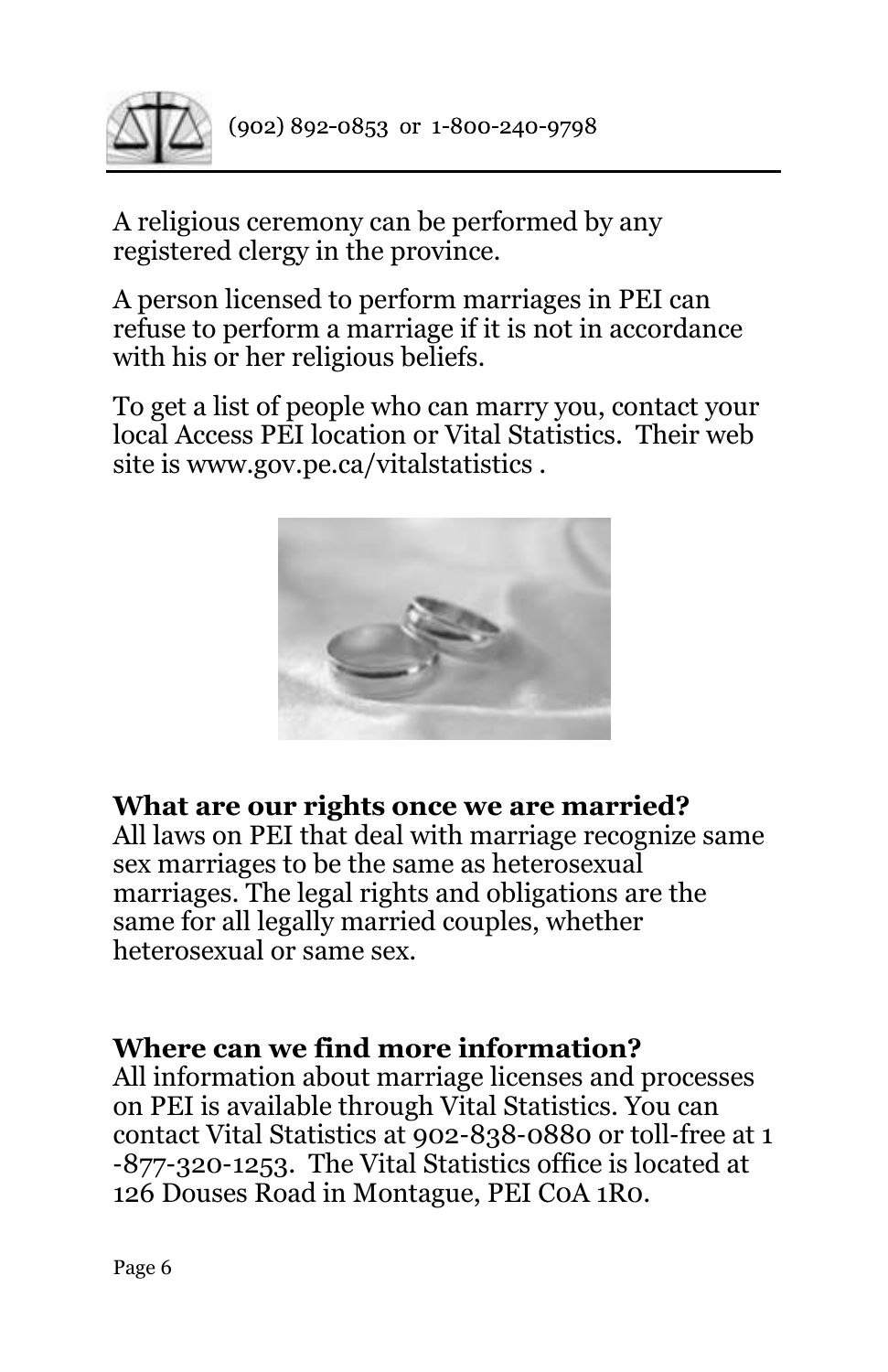

# **Living Together**

In the past, couples who lived together in a conjugal (sexual) relationship were called common law partners. The *Domestic Relations Act* amended the *Family Law Act* to include such couples in the legal definition of "spouse". We will use the term "common law spouses" to refer to partners who live together.

It is important to know that no amount of time together will change a common law relationship into a legal marriage.

Common law spouses have similar rights and obligations as married spouses for child support, child custody and access.

In all spousal relationships, there may be an obligation to pay spousal support.

The rights of common law spouses differ from married spouses in division of property.

Since common law spouses are not protected by all of the same laws, you and your spouse may wish to create a cohabitation agreement.

#### **What is a cohabitation agreement?**

A cohabitation agreement is a legal document in which you express rights and obligations towards each other if you separate. You cannot include child support, custody, access or visiting rights in the cohabitation agreement.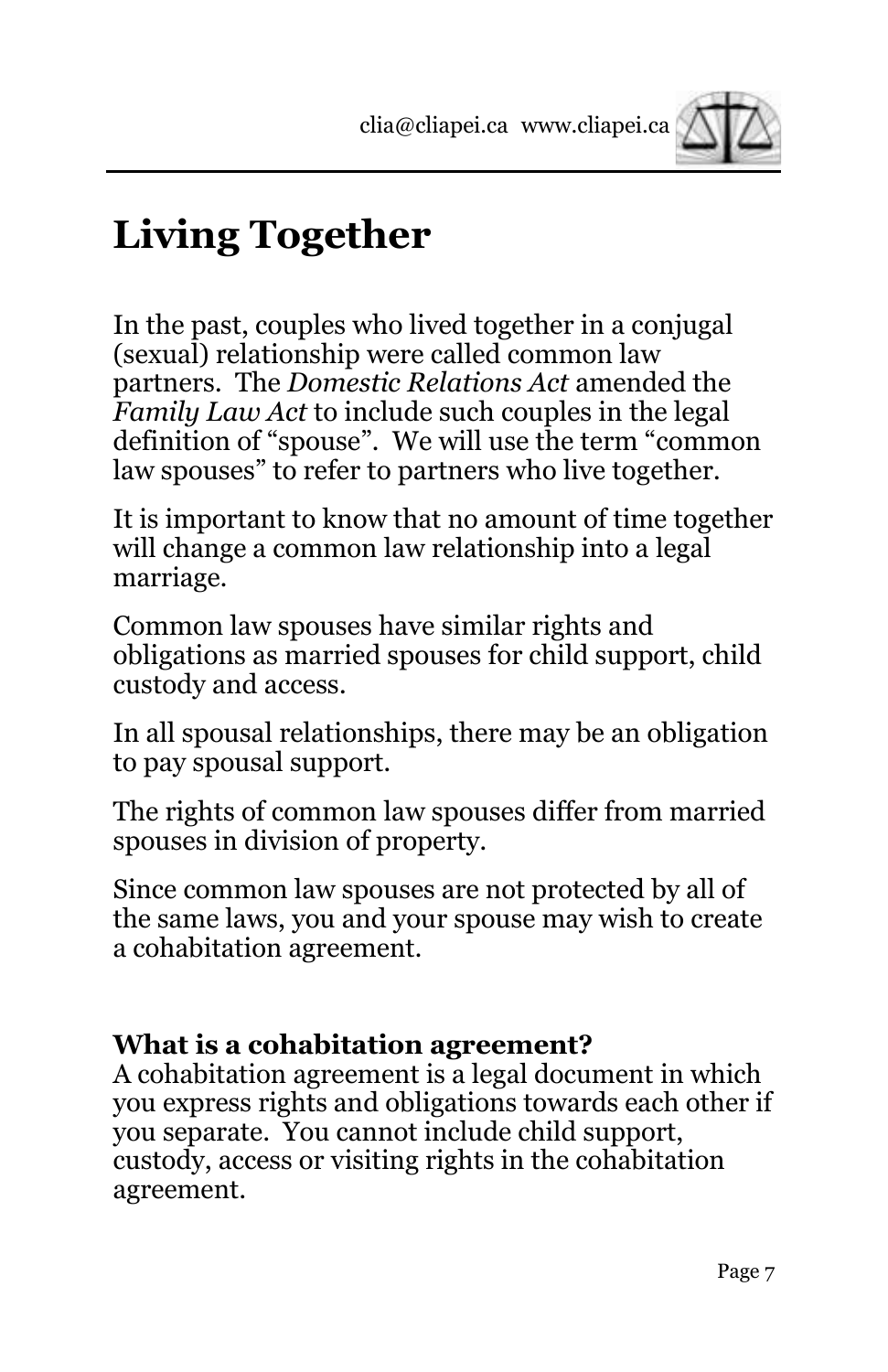

To be legally binding, your agreement must be in writing and be signed by you, your spouse and a witness. It is best to have a lawyer write it for you. If you marry your partner after signing a cohabitation agreement, the agreement becomes a marriage contract.

More information can be found in the CLIA pamphlet entitled "Living Together".



In provincial legislation concerning the division of property, a spouse is defined as a person who is legally married. Common law spouses do **not** have the same rights as married couples in division of property.

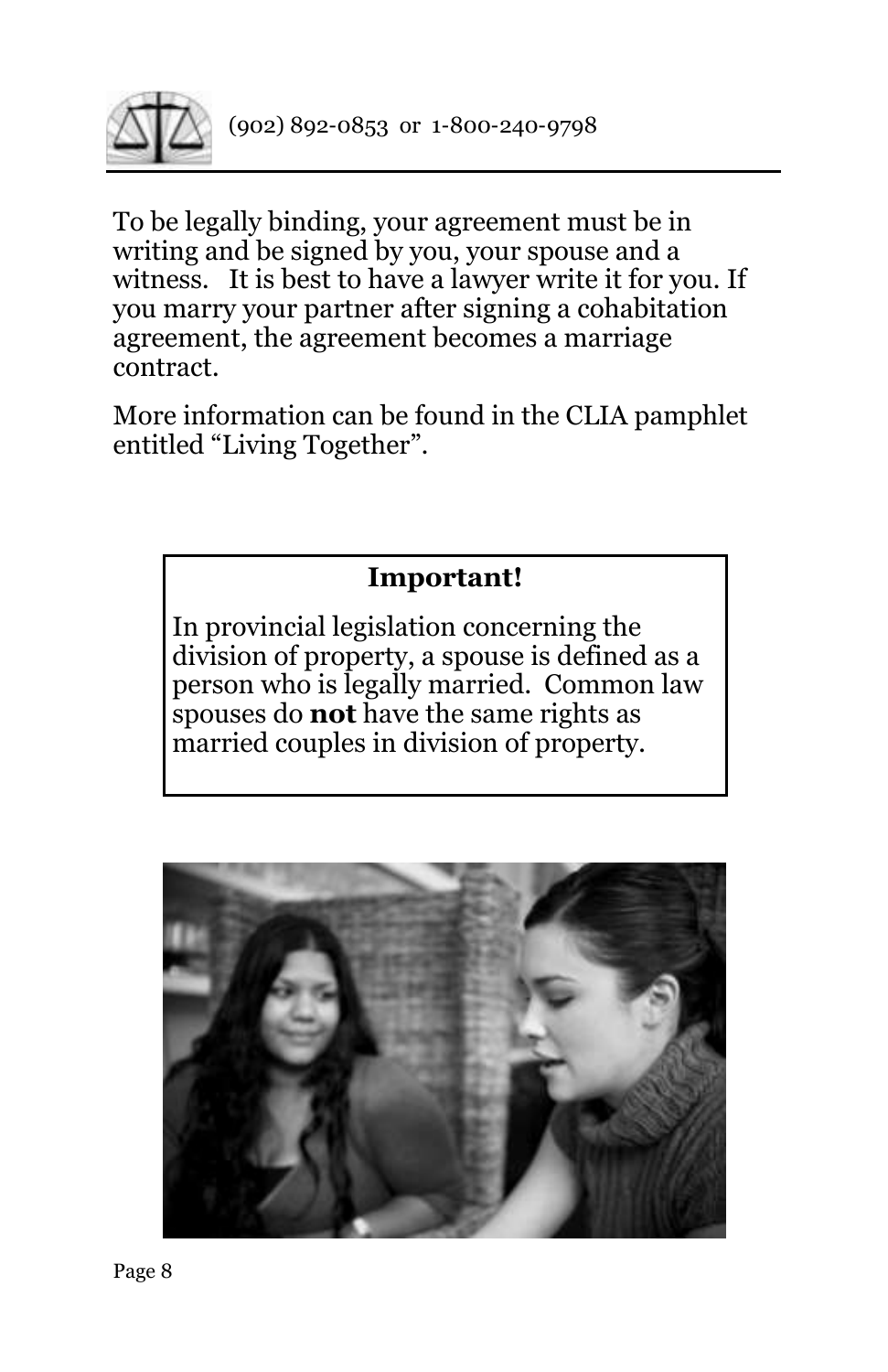

# **Children**

#### **What are the guidelines for same sex couple adoption?**

The guidelines for same sex couple adoption are the same as those for a heterosexual couple. Married or common law spouses can make a joint application for adoption.

If you have a child, your spouse may be eligible to adopt as a step-parent. You may need permission from the other biological parent of the child. For more information and a complete list of adoption guidelines, contact Adoption Services 902-368-6511.

#### **The conception of my child was "assisted". What are the rights of my spouse?**

Assisted conception means conception took place by means other than sexual intercourse.

The spouse of a mother who has conceived through assisted conception is presumed to be the lawful parent of the child, even if the spouse has no biological connection to the child.

For male spouses, the spouse who is not the biological father of the child must adopt the child to become a lawful parent. This is because the law gives rights to the biological mother of the child.

Donating sperm or eggs does not make you the parent of a child.

The law does not acknowledge surrogacy. If a woman gives birth to a child, the law recognizes her as the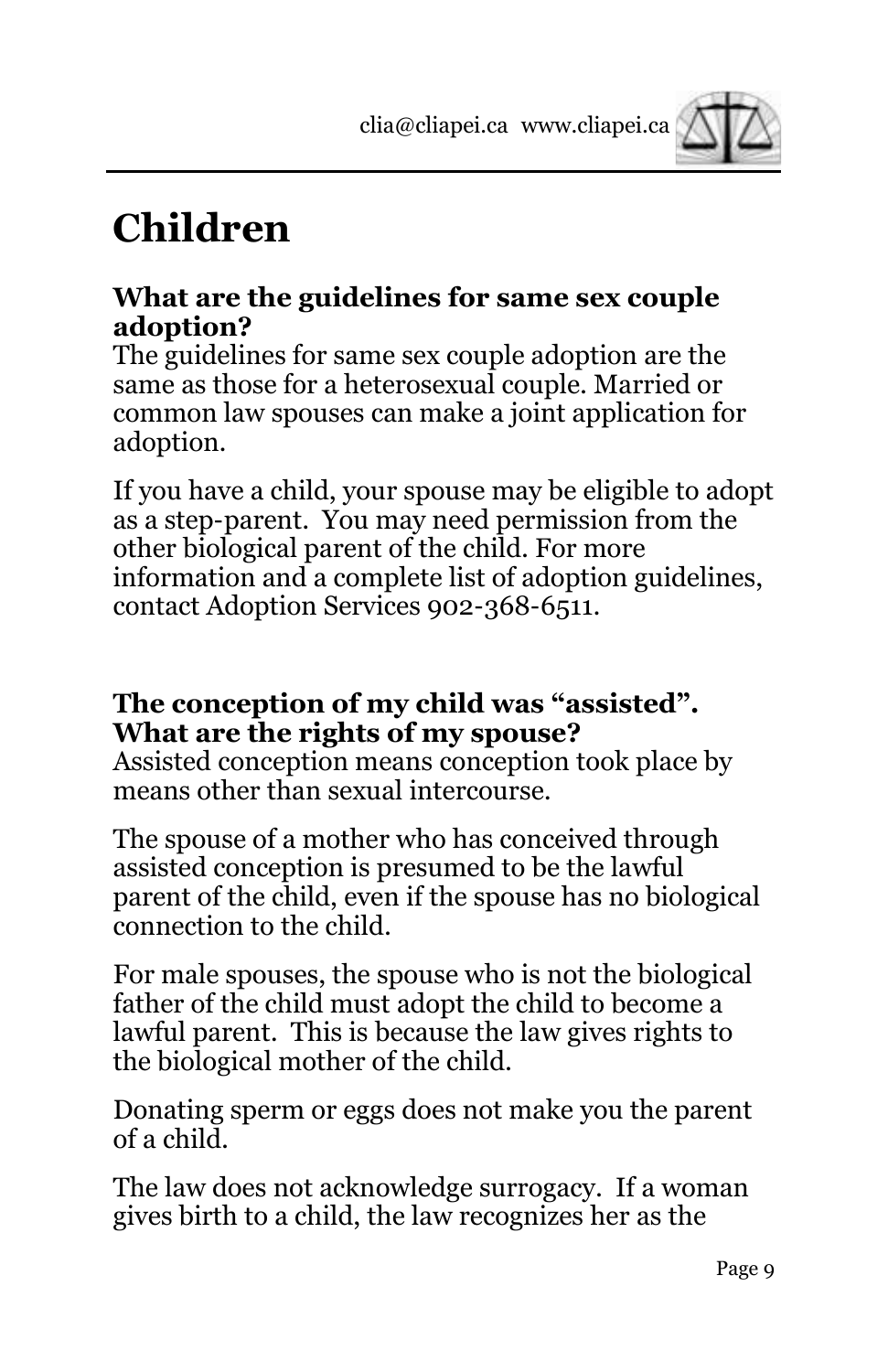

mother of the child, even if she is not biologically related to the child.

#### **Who is responsible for child support if my spouse and I separate?**

The law says that both parents must contribute to the cost of raising their children. This is true if you were married, lived together or have never lived together.

A person who "stood in place of" or acted as a parent (for example, a step-parent), might be required to pay child support. For more information on child support, contact CLIA or the Child Support Guidelines offices (Charlottetown 902-368-6220; Summerside 902-888-8188).

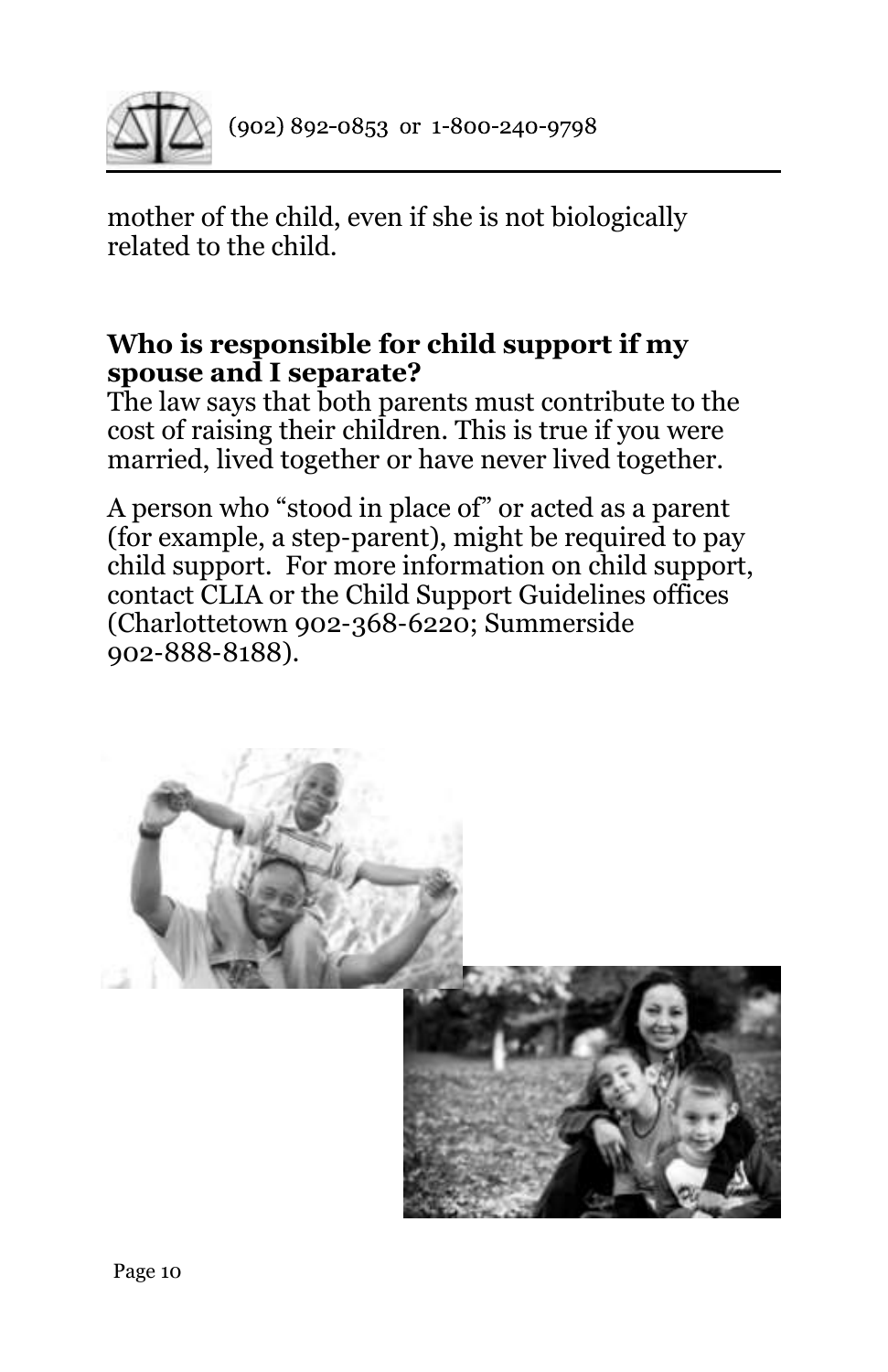

### **Divorce & Separation**

The *Divorce Act* is a federal act. In 2005, the term "spouse" was redefined in the *Divorce Act* to include any two people who are legally married. On PEI, a same sex divorce is handled in the same way as a heterosexual divorce.

The only ground for divorce is marriage breakdown. There are three ways to prove marriage breakdown and qualify for divorce:

- a one year separation;
- adultery by the other spouse (and you can prove it);
- physical or mental cruelty (and you can prove it).

You divorce in your current province of residence, no matter where you were married. If you are a nonresident who came to Canada for a same sex marriage, see below for information on the *Civil Marriage of Non -Residents Act*.

If you and your spouse can agree on support, custody, and division of marital property, you may be able to use an Uncontested Divorce Kit to get a divorce. To get a copy of the Uncontested Divorce Kit, contact CLIA.

There is a small fee for the kit. The kit can only be used for divorces based on one year separation.

If you cannot agree on these matters, you can try mediation, a collaborative law process, or speak with a lawyer to try to reach an agreement.

For more information on divorce, mediation, collaborative law or to get a lawyer referral, contact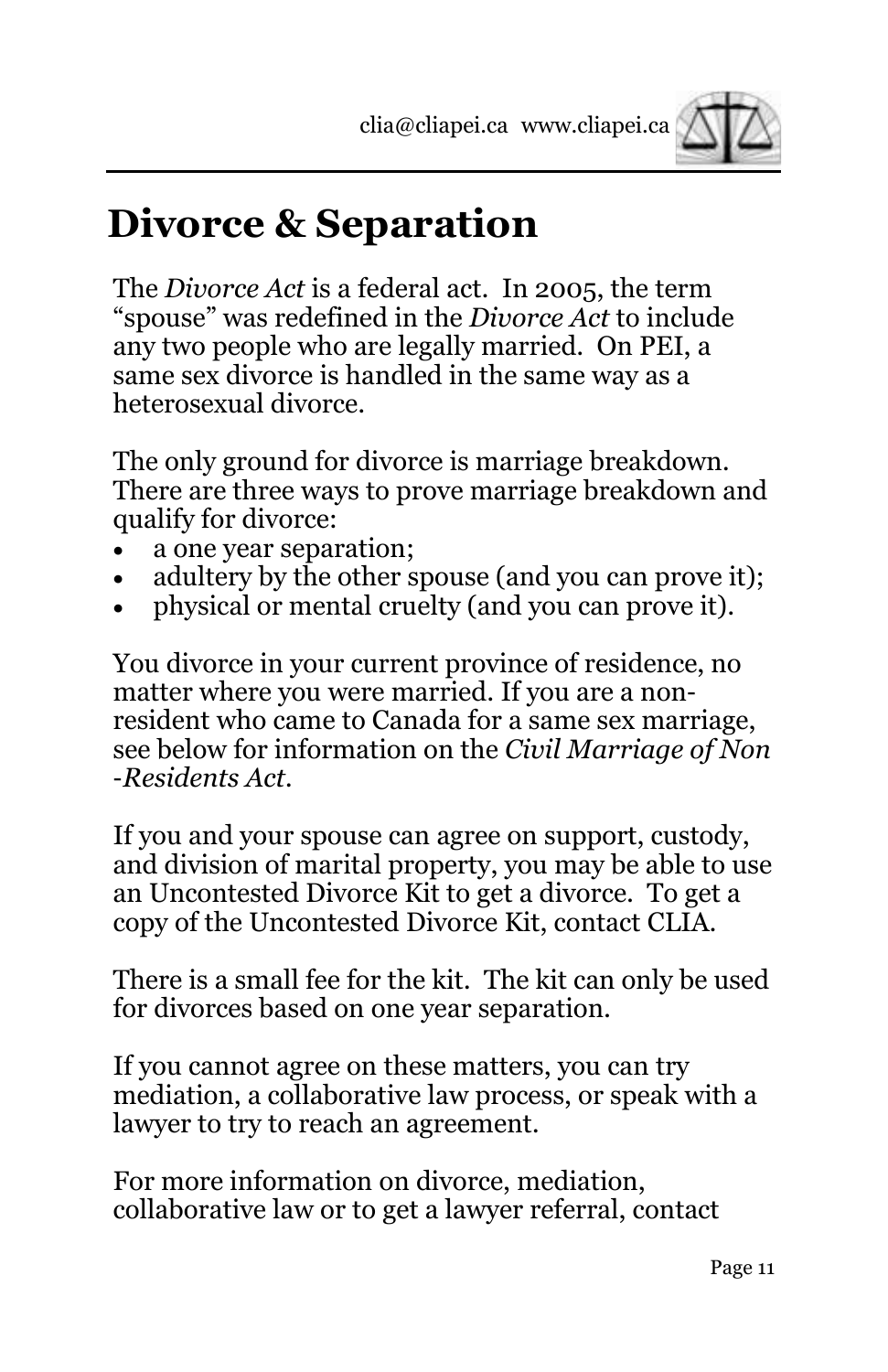

#### CLIA (902-892-0853; 1-800-240-9798).

In 2013, the *Civil Marriage of Non-Residents Act* became law in Canada. This *Act* gives same sex couples who came to Canada to get married the right to divorce in the province where they were married if same sex marriage is still not legal where they live. Same sex couples can divorce from the jurisdiction where they live. If you are in this situation, contact a lawyer in PEI or Community Legal Information Association for more information.

#### **When we separate, what is the next step?**

You and your spouse may decide to create a separation agreement. You can outline how you will handle division of property, child custody and access, child support, spousal support (if any), and any other issues that matter to you and your spouse. It is a good idea to get independent legal advice about the agreement. Once you are satisfied with the agreement, you can sign it with witnesses present. The terms of your separation agreement can be included in a divorce petition and can become part of your Divorce Order.

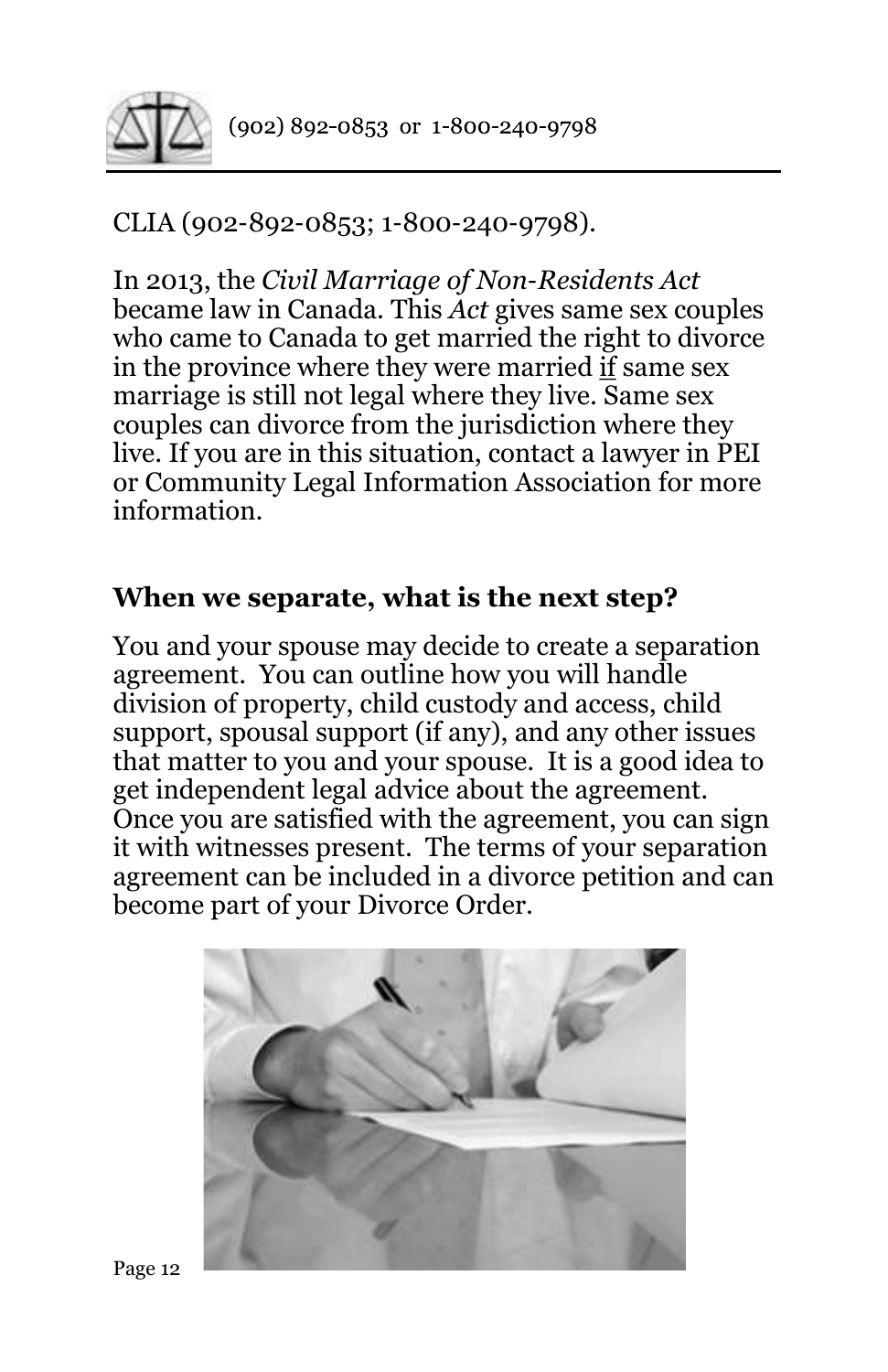

#### **If we divorce or separate, will one of us be responsible for spousal support?**

The law says that you must try to support yourself after a separation or divorce. But, if one of you is unable to support yourself or will suffer a big drop in income or standard of living as a result of the separation, a claim for spousal support may be made.

Spousal support will only be awarded after any child support is considered.

Spousal support is tax deductible for the payor and must be declared as income by the receiver.

More information can be found in the CLIA pamphlet entitled "Spousal Support: What You Need to Know*"*.

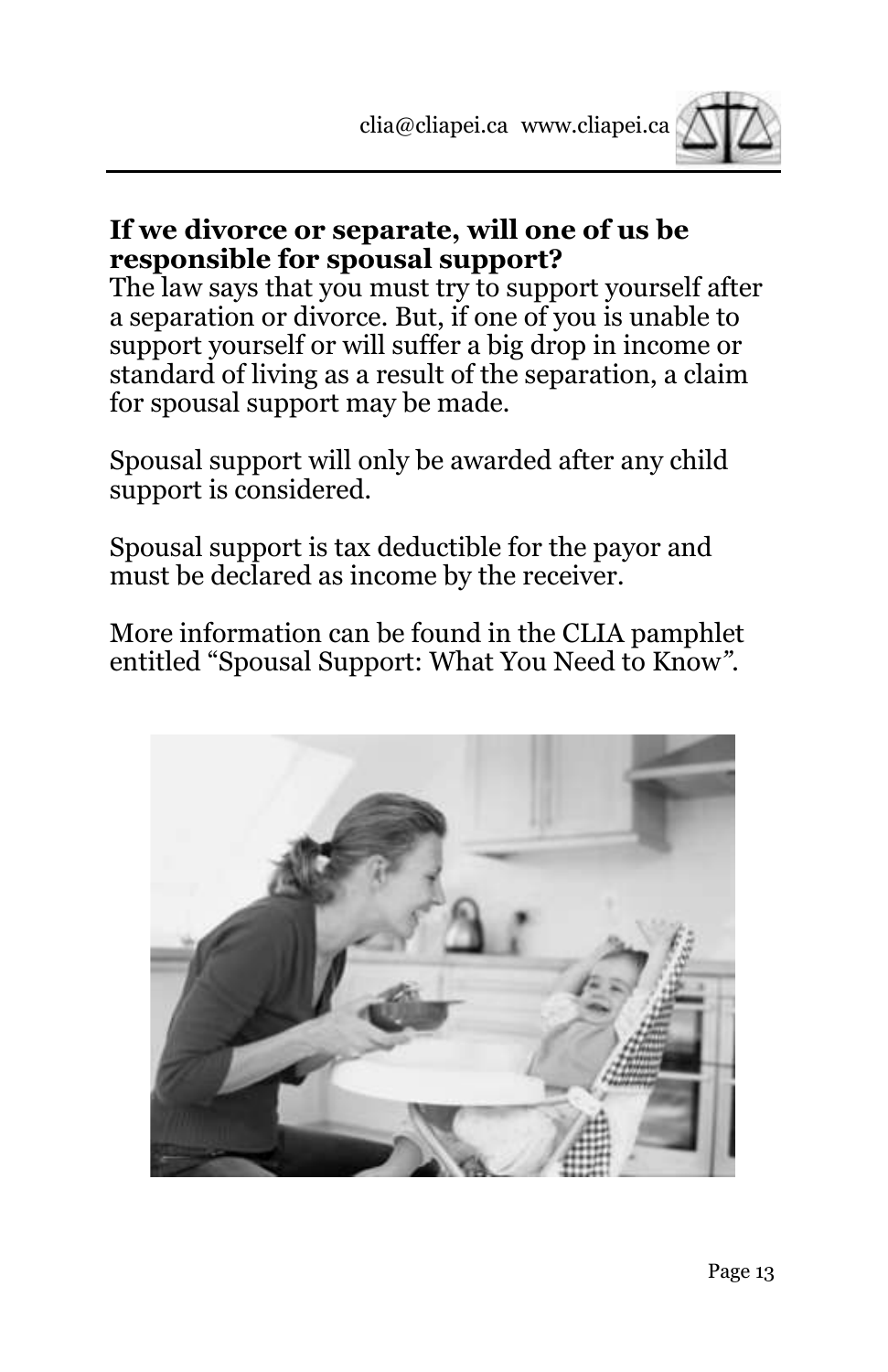



#### **What are the laws around division of property?**

The *Family Law Act* states that both spouses in a legal marriage have the right to an equal division (one-halfshare) of any property of the marriage. Division of property does not apply to property either of you owned before being married. There are also exceptions, depending on the circumstances, for inheritances, gifts, personal injury settlements, and proceeds from some insurance settlements.

This equal division does not apply to common law spouses. When common law spouses separate, the person whose name is on the receipt or who has paid for an item may be the only one entitled to it.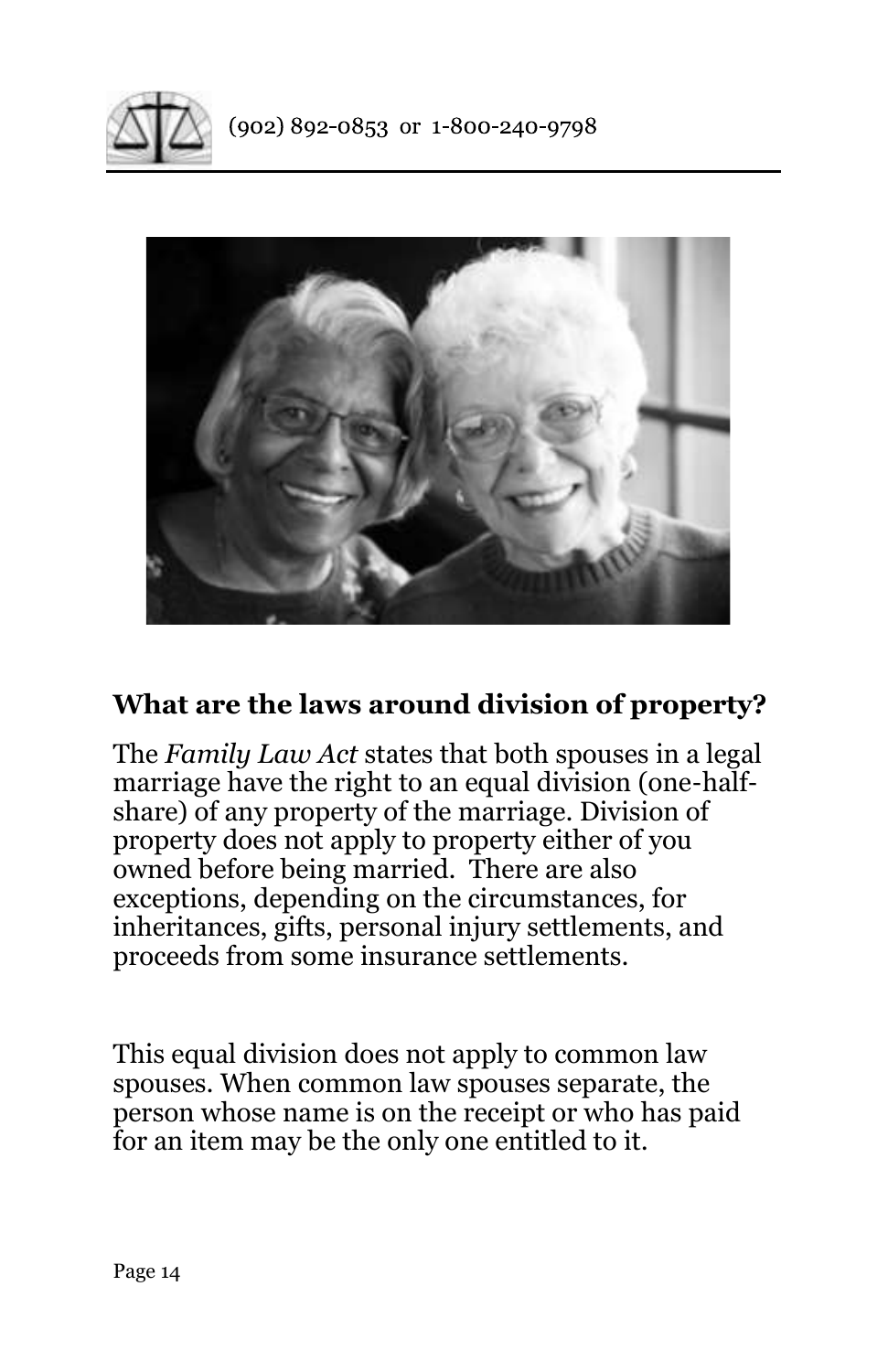

Recently, the courts have been looking at the property of common law spouses more closely than in the past. If you have contributed time or money towards an asset owned by your spouse and can prove it, or if you both intended the item to be jointly owned, the law may now help you to get a share of that asset after separation. If this is your situation, you should see a lawyer.

### **End of Life Issues**

Many people in same sex relationships are concerned about end of life issues and their spouse's rights. With legislative amendments made under the *Domestic Relations Act*, spouses in a same sex relationship have the same rights as spouses in a heterosexual relationship.

#### **Can I name my spouse as the person to look after my financial affairs when I cannot?**

You can name your spouse in your Power of Attorney document as the person you want to handle your financial affairs. A Power of Attorney is a legal document usually written with the help of a lawyer. A Power of Attorney allows the person or persons named in the document to take care of your financial and legal business if you cannot do this yourself, or if you wish them to do it for you.

To take on this role, the person you name must be:

willing to accept the responsibility associated with this position;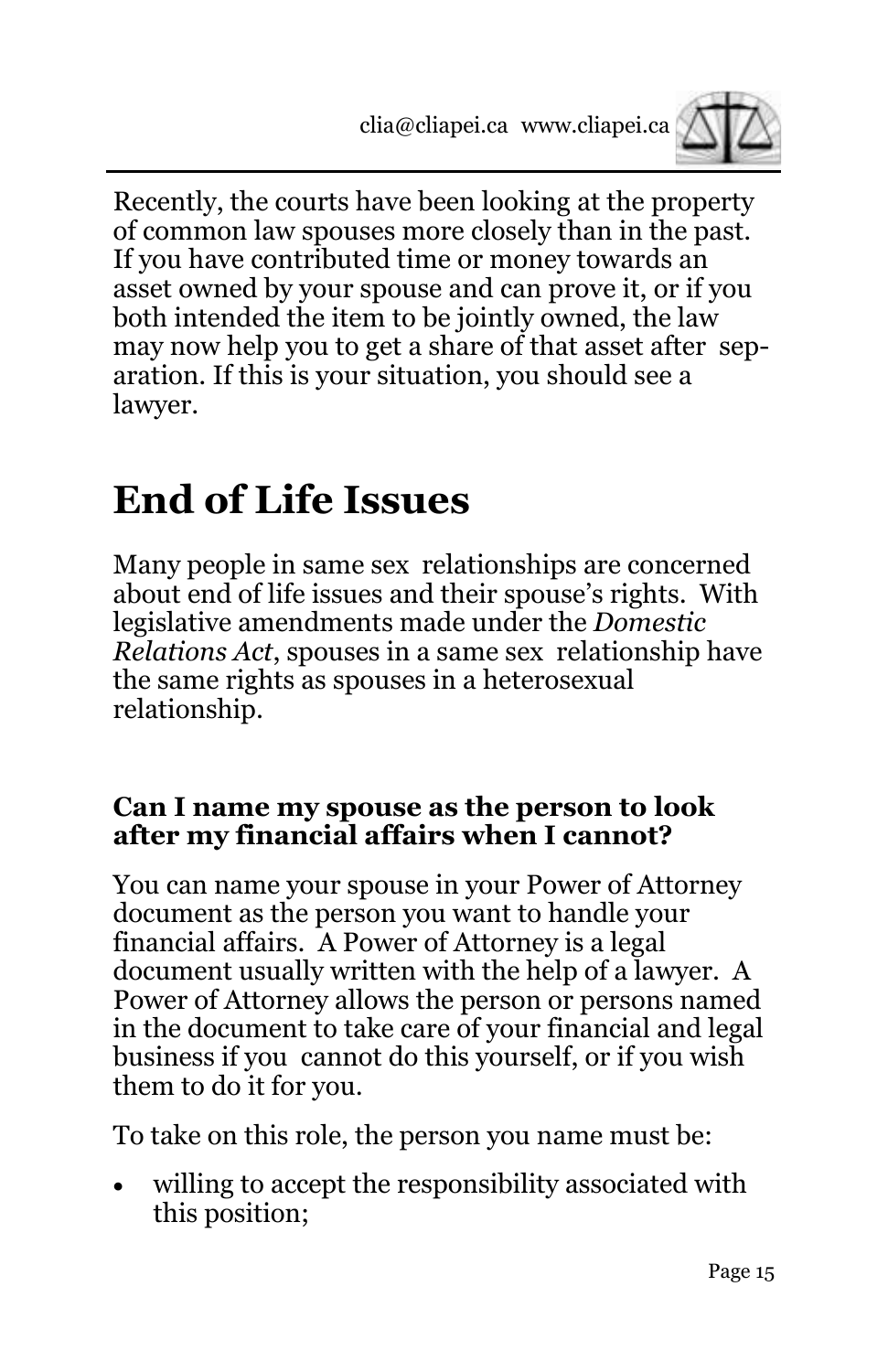

- be 18 years or older; and
- be mentally competent.

For more information on Powers of Attorney, contact CLIA at 902-892-0853 or 1-800-240-9798.

#### **What happens if I become ill?**

If you are capable, you have the right to agree to treatment or to refuse treatment on any grounds, even if this may result in your death. You can have an associate with you to help explain the medical information to you.

If the health practitioner determines that you are incapable, he or she will choose a substitute decision maker who may make decisions for you. The substitute decision maker can be, in the following order:

- the proxy named in your health care directive
- your guardian, if given this power as guardian
- your spouse
- your children or parents
- your siblings
- a trusted close friend
- any other relative
- the Public Guardian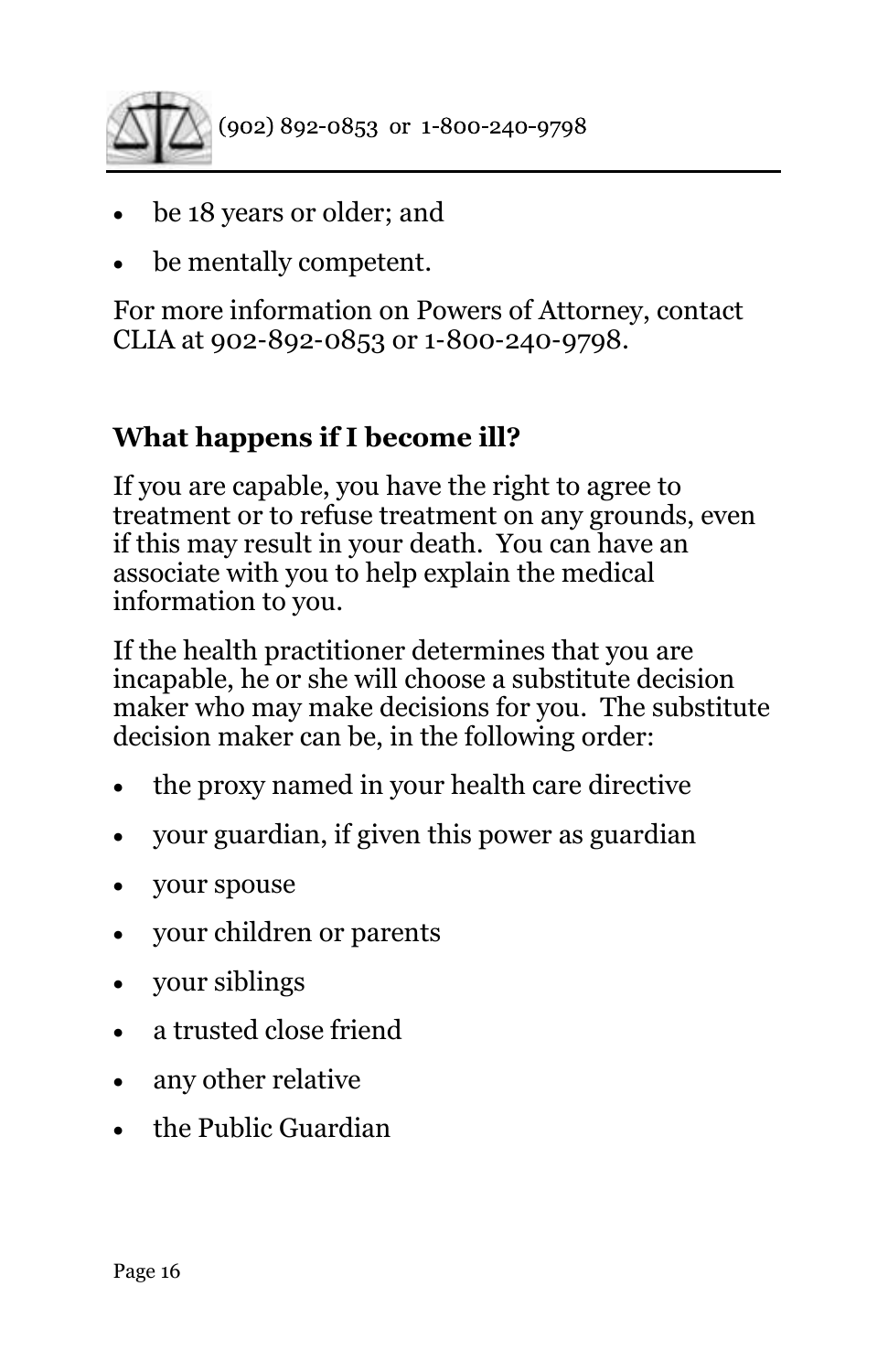

#### **Can I name my spouse as the person to make health care decisions for me if I cannot?**

You can name your spouse as your proxy in a Health Care Directive. A proxy is someone you choose to make health care decisions for you if you cannot make them or communicate them yourself. A Health Care Directive is a document in which you explain your wishes about health care and/or treatment in case you are unable to make decisions or communicate them at a future time. You can also include your wishes about end-of-life medical treatment.

Currently, the law says that if you have not named a proxy, the health care practitioner chooses a substitute decision maker for you. If you haven't named a proxy, the first person the practitioner must choose is your guardian (if you have one that has been given this power as guardian), followed by your spouse, either married or common law.

It is very important that your family and physician know of your wishes about end-of-life treatment.

For more information about Health Care Directives and to get the blank Health Care Directive form provided by the province, call CLIA at 902-892-0853 or 1-800-240-9798.

#### **Can I name my spouse as the executor of my estate?**

You can name your spouse as your executor if you wish. The executor of your estate is a very important person. You should pick someone you trust, and possibly someone with some business knowledge. It is easier if your executor lives in the same province as you.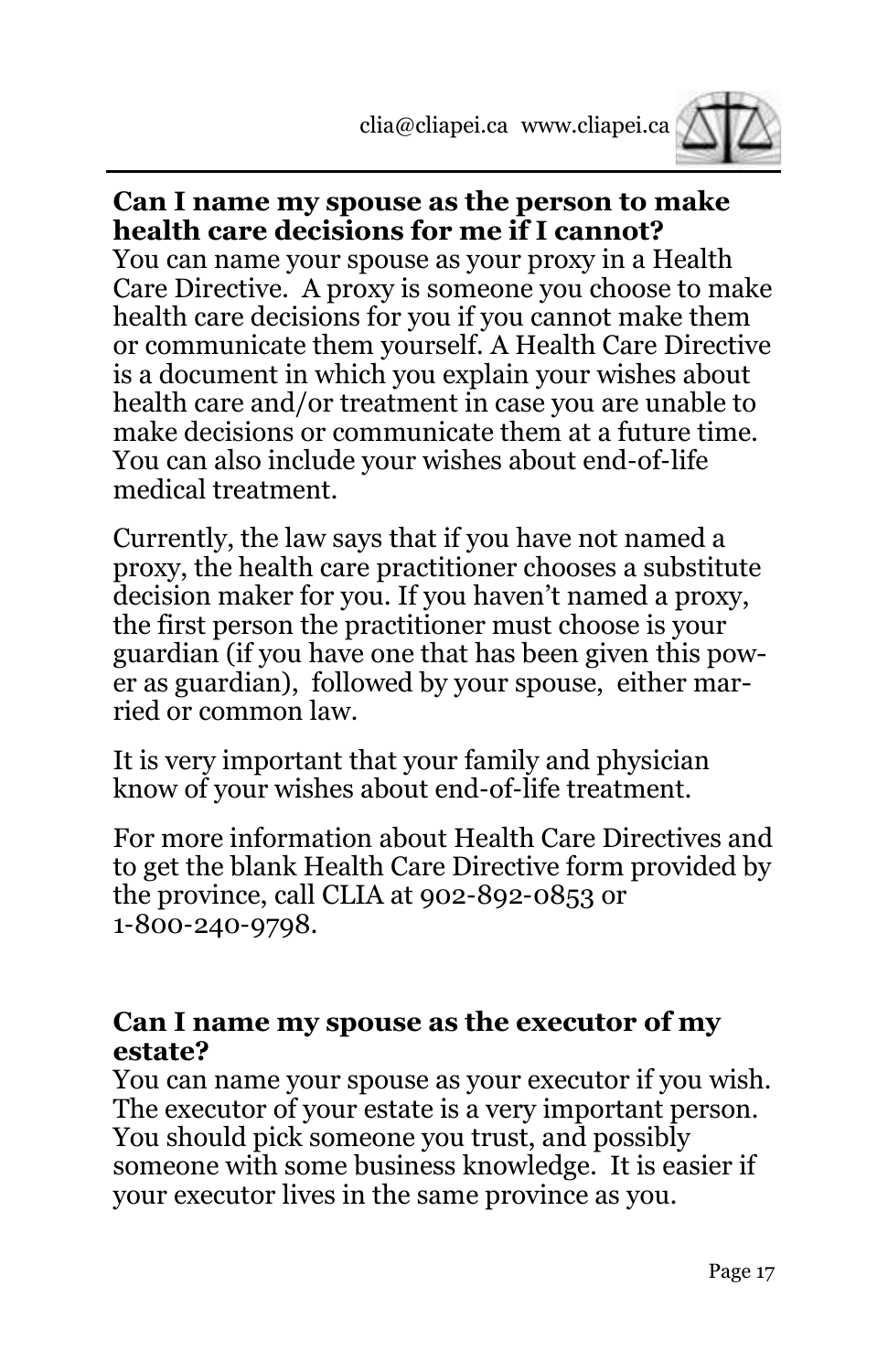

It is important to name at least one alternate executor in case your executor is unable or unwilling to act at the time of your death. You must talk to the person or people you wish to name as executor(s). They must agree to serve in this role.

Some responsibilities of an executor can be:

- gathering together all of your assets,
- applying for probate,
- paying all funeral expenses, debts and taxes owed by you,
- distributing the remaining estate,
- completing a final income tax return

For more information on wills or being an executor, call CLIA at 902-892-0853 or 1-800-240-9798.

#### **Is my spouse entitled to my estate?**

If you do not have a valid will when you die, there are provincial laws that say what must happen to the things you own at your death (your "estate").

If you have no will, your estate will pass to your spouse and children.

If you are dependent on your spouse and he or she dies without providing for you or the children, you can ask the court to order the estate to provide support for you. You must have been a dependant of the deceased for at least three years. This must be done quickly, so it is important to see a lawyer about this as soon as possible.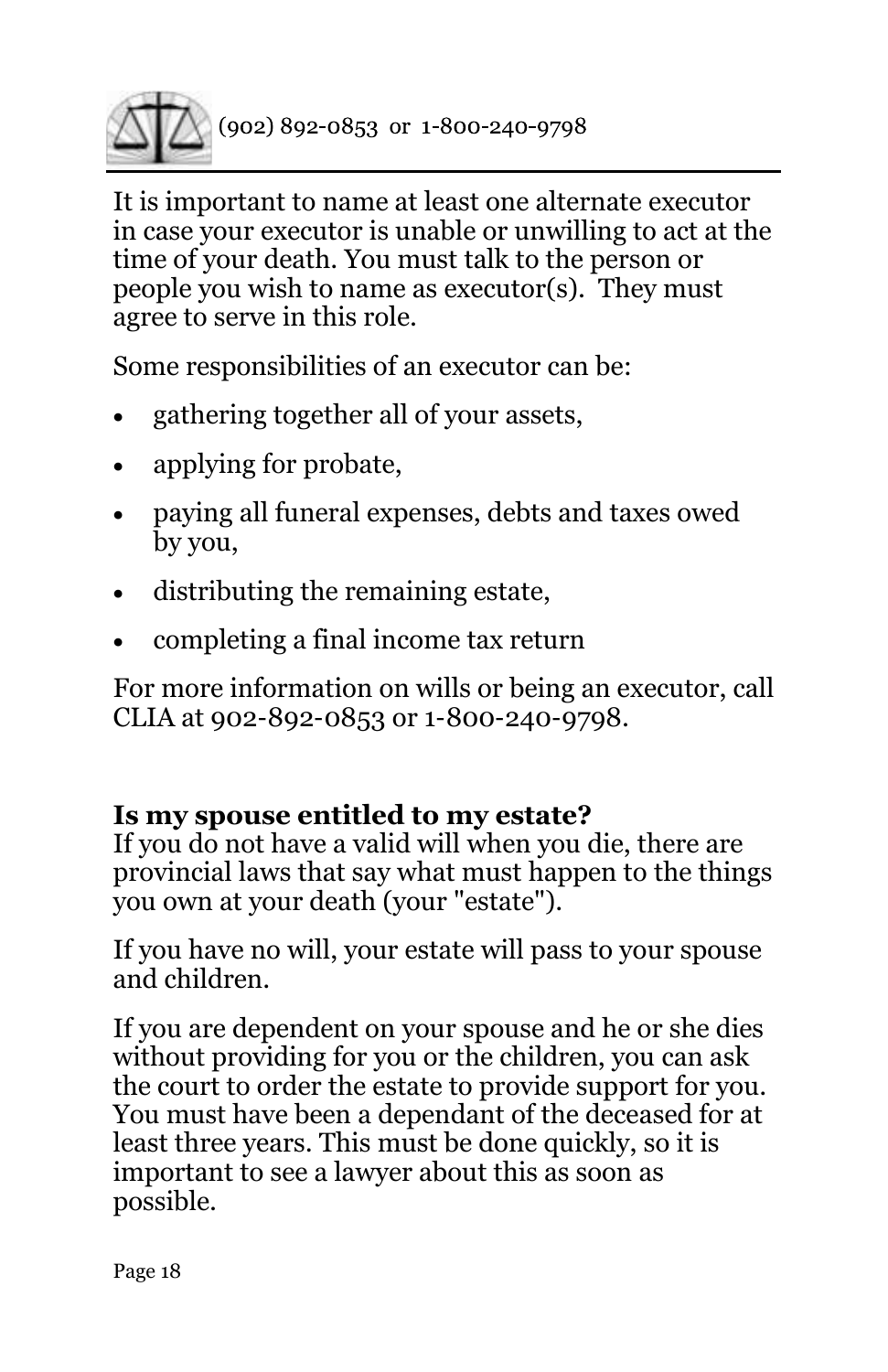

#### **Is my spouse entitled to Canada Pension Plan survivor benefits?**

Your spouse is entitled to Canada Pension Plan Survivor benefits. For the purpose of the Canada Pension Plan, a "spouse" is a person with whom you are in a legal marriage and a "common-law partnership" is defined as two people, regardless of gender, who have lived together in a conjugal (sexual) relationship for at least one year. All guidelines for application need to be followed to receive benefits.

#### **Is my spouse eligible for other benefit programs?**

You need to carefully check the requirements for assigning a beneficiary for private pension plans, investments, insurance policies, and RRSPs. Sometimes special forms need to be filled out or steps taken to prove the nature of the relationship while you are alive, especially in common law relationships. If a policy says that it is payable to the "wife" or "husband" you need to find out if this includes same sex couples.

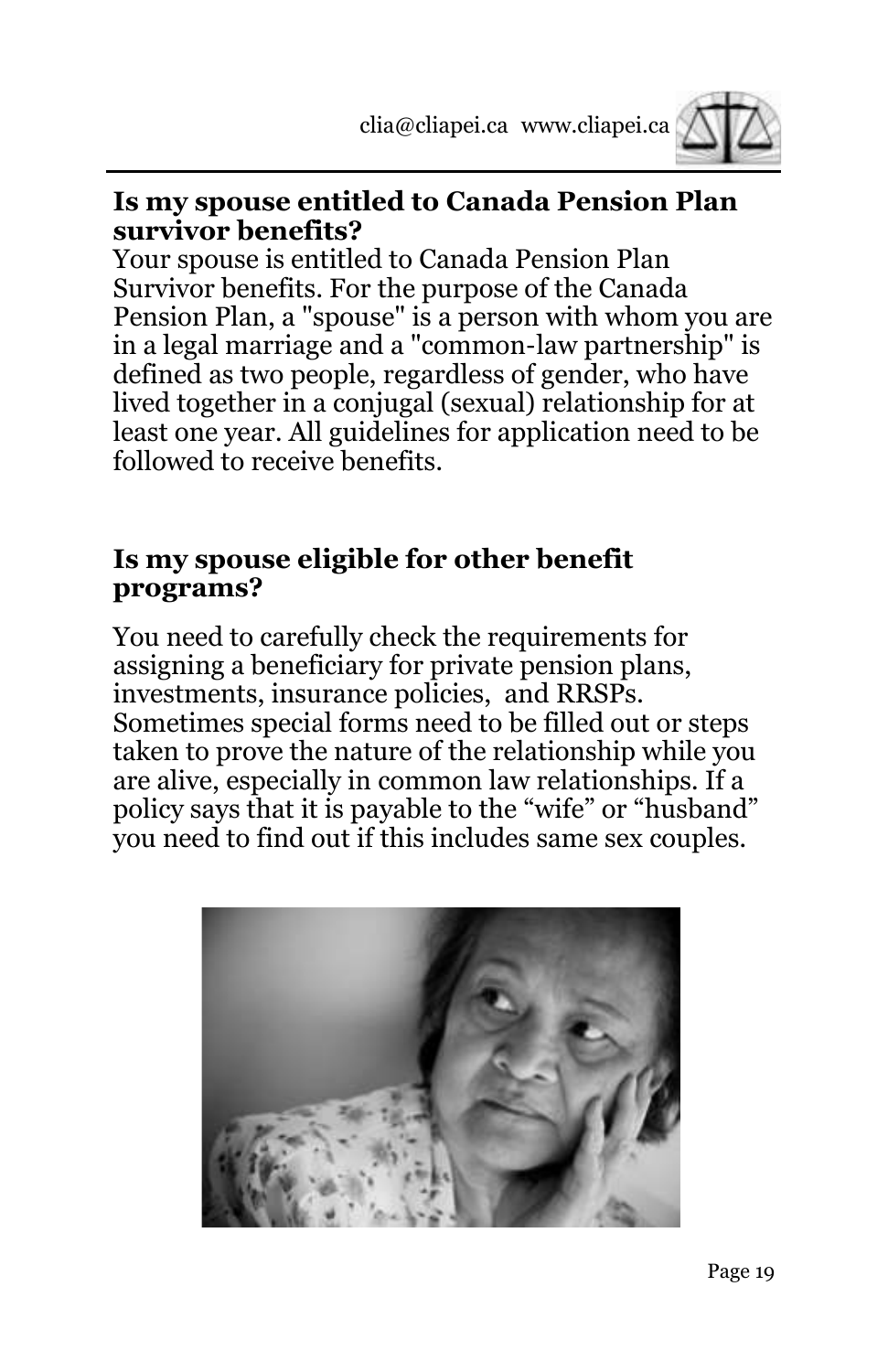

Everyone has the right to live free of violence and free of the fear of violence. If you are in a violent or abusive relationship and need more information, please call PEI Family Violence Prevention Services at 902-892-0960 or 1-800-240-9894, Victim Services (Charlottetown—902-368-4582 or Summerside— 902-888-8218) or PEI Rape & Sexual Assault Centre at 902-566-8999 or 1-800-289-5656.

# **Other Notes**

The provincial *Human Rights Act* does not allow discrimination in:

- employment
- accommodations
- lease or sale of property
- membership in professional, business or trade associations and employee organizations
- publications, broadcasts, public displays, and advertisements
- services and facilities available to the public
- volunteer work

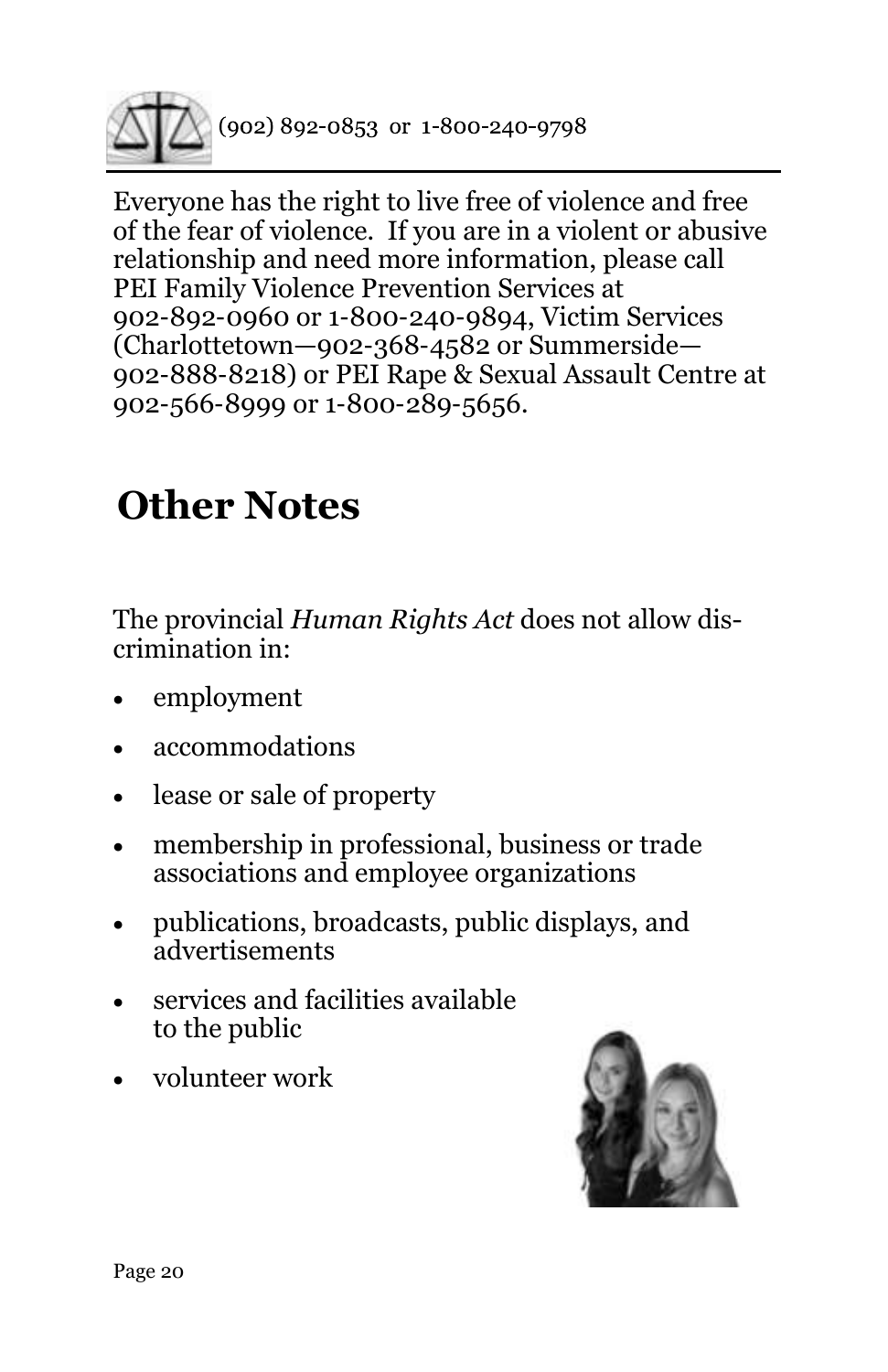

This includes discrimination based on:

- age
- association
- colour, race, ethnic or national origin
- creed or religion
- criminal conviction (in employment)
- family status
- marital status
- physical and intellectual disability
- political belief
- sex or gender
- sexual orientation
- source of income
- having filed a complaint or given evidence or assistance under the *PEI Human Rights Act*

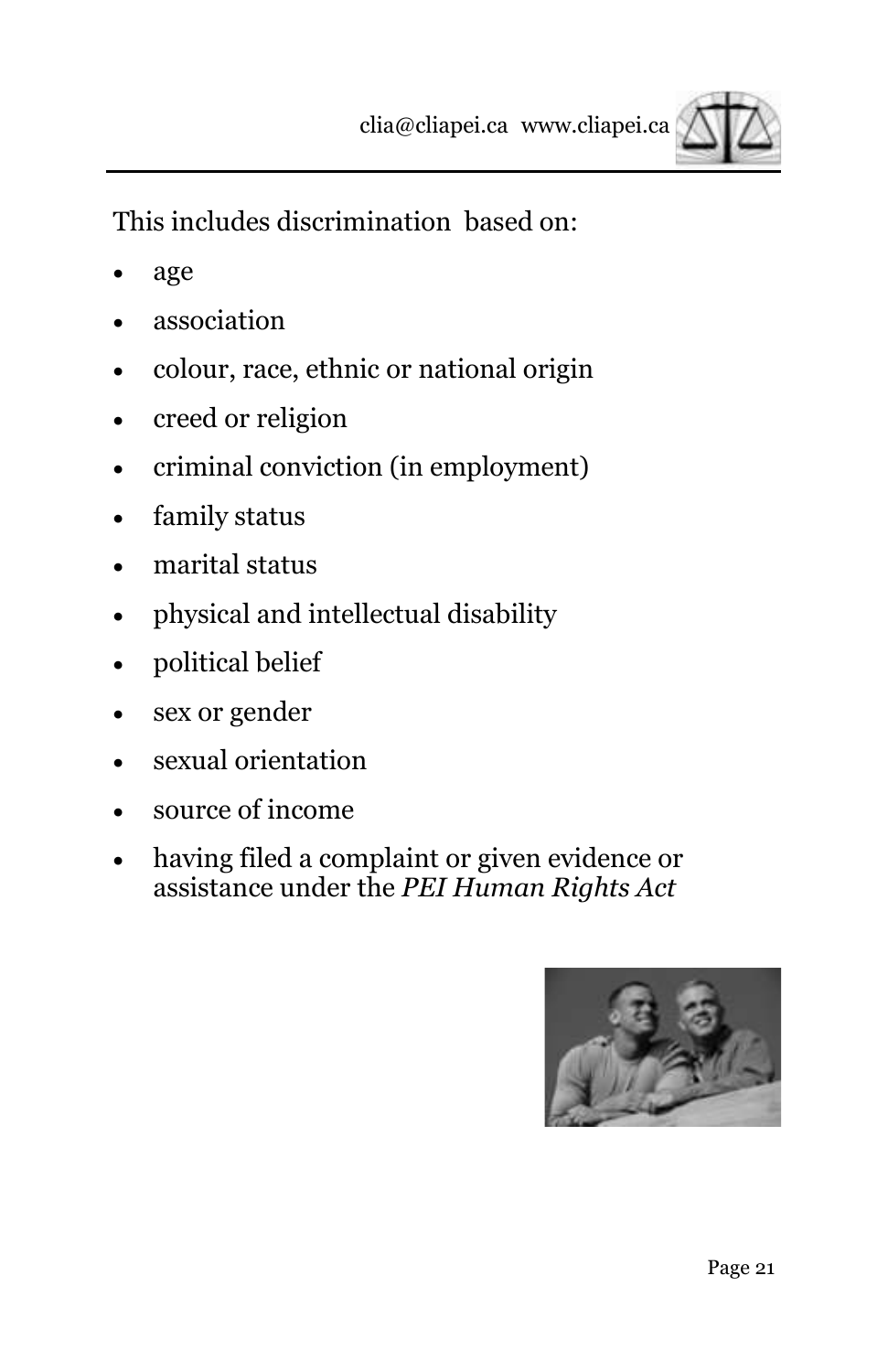

### **Resources**

**Abegweit Rainbow Collective:** provides support, education and advocacy to bisexual, gay, lesbian, transgendered, two-spirited and questioning individuals. 902-894-5776 or 1-877-380-5776

**Community Legal Information Association**:

provides information, support, referrals and education on the law and the justice system. The inquiry line is confidential and you do not need to give your name. 1-800-240-9798 or 902-892-0853

**Lawyer Referral Service**: Island lawyers volunteer to provide short consultations with people who need legal advice. There is a modest fee for this service. 1-800-240-9798 or 902-892-0853

**Family Legal Aid**: Services to low-income clients in family law matters concerning children. Victims of family violence are a priority.

> Charlottetown 902-368-6540 and Summerside 902-888-8066

**PEI Human Rights Commission**: 902-368-4180 or 1-800-237-5031 (Toll Free in PEI only)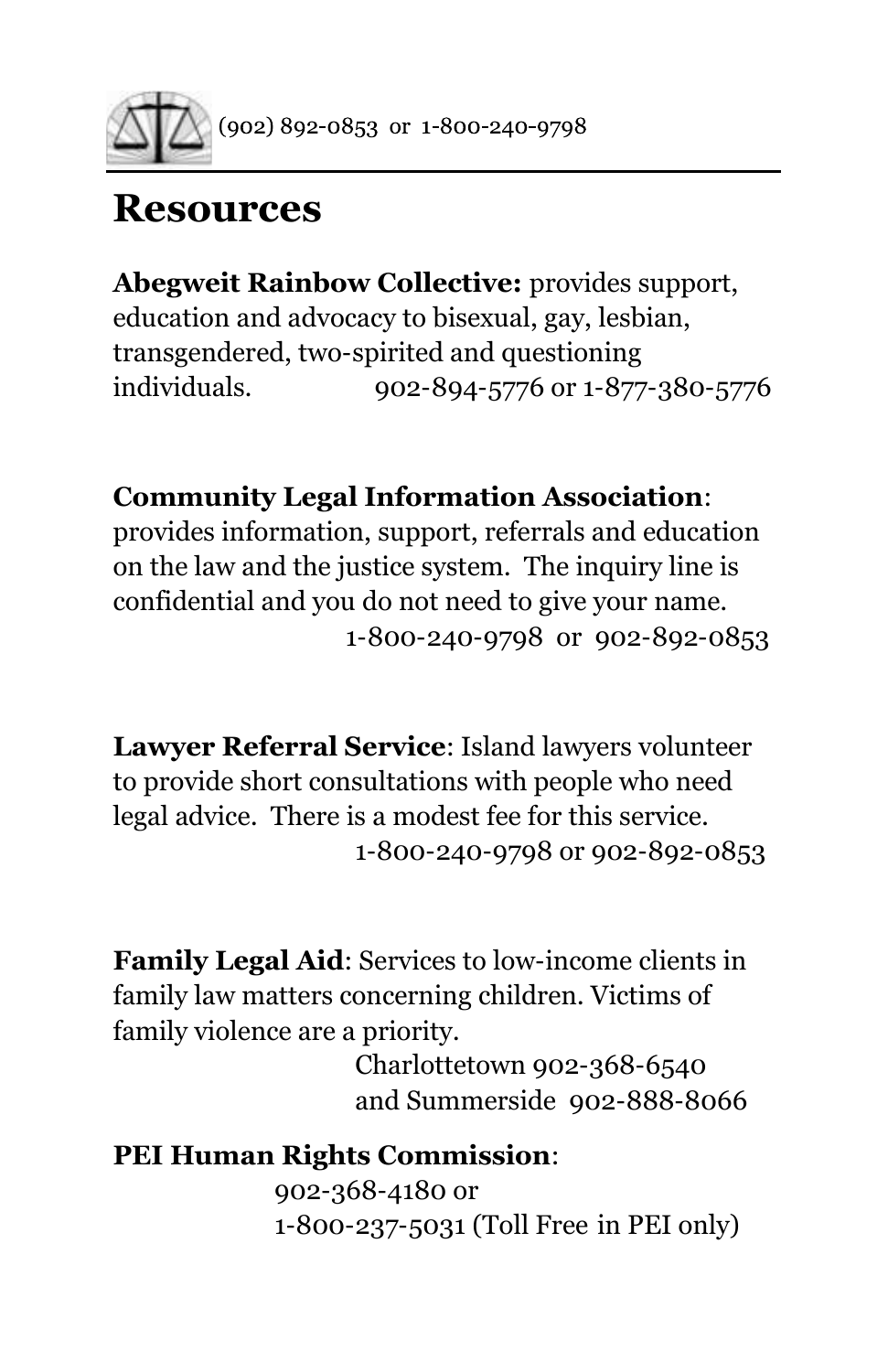

Community Legal Information Association has free pamphlets on all of the topics covered in this booklet.

- Child Support: What You Need to Know
- Spousal Support: What You Need to Know
- Living Together
- Court Orders for your Protection
- Making a Safety Plan
- Islanders' Guide to the *Family Law Act*
- Custody and Access
- Family Court Procedures
- Collaborative Law in Separation and Divorce
- What Do I Include in a Separation Agreement?
- Mediation in PEI
- Making Your Will
- Powers of Attorney
- Health Care Directives
- Divorce Kit: Doing Your Own Uncontested Divorce

This pamphlet was published by Community Legal Information Association of Prince Edward Island Inc (CLIA) for information and education only. It contains general information about the law. It does not contain a complete statement of the law in this area and is not a substitute for legal advice.

If you need legal advice, contact a lawyer. If you do not know a lawyer, call the Lawyer Referral Service (902-892-0853 or 1-800-240-9798). You will get a brief consultation with a lawyer for a modest fee.